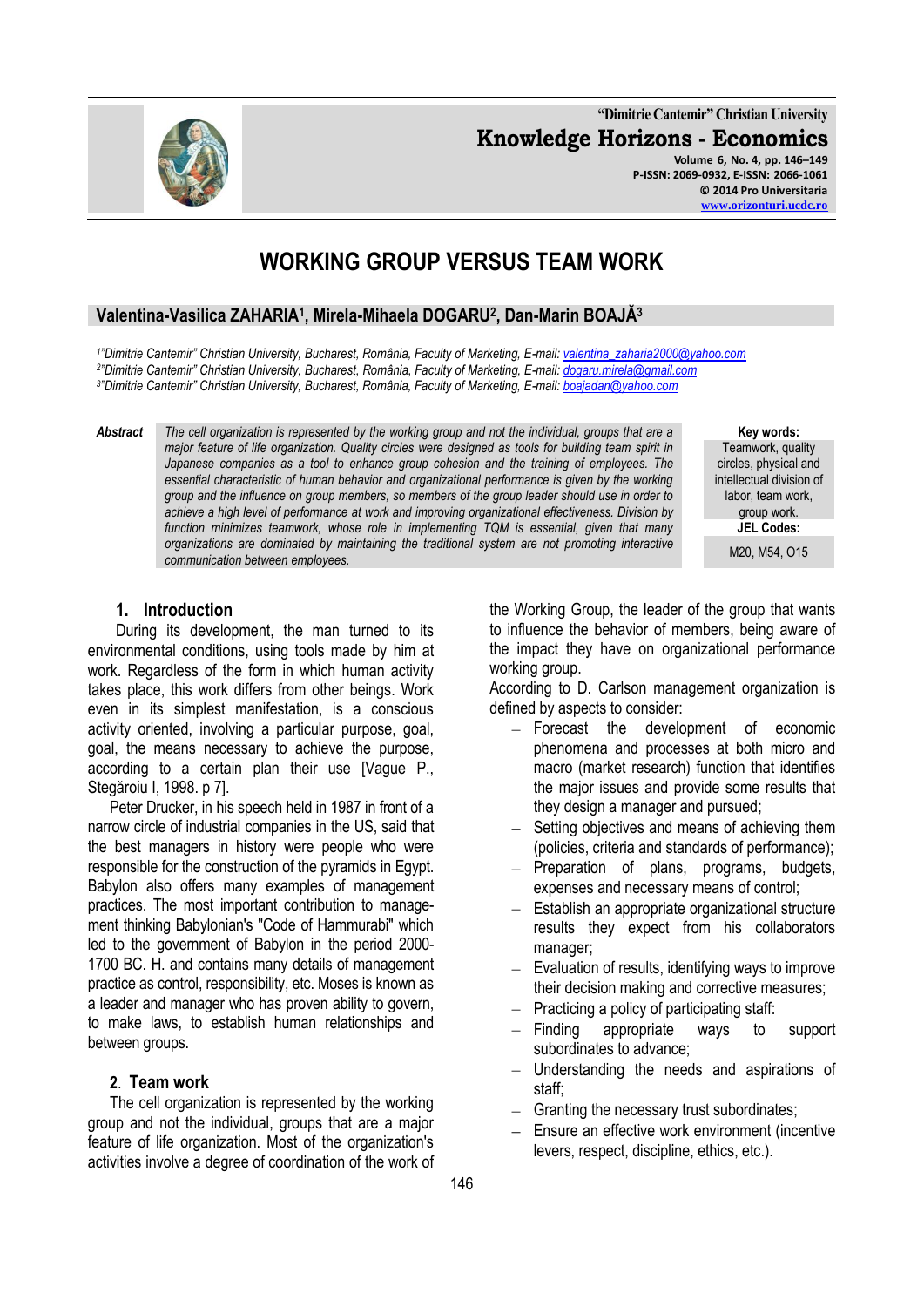Concepts developed in the West and Management by objectives (MBO), total quality management (TQM) and total management (TM) had and still have a tremendous impact on the success of Japanese companies in global competition, therefore, one of the basic ideas imposed by they refer to the necessity of teamwork and achieving superior performance is the use of pyramidal hierarchical management teams.

The most important aspects of teamwork are:

- $-$  The impact of quality circles in global competition;
- The importance of Total Management teams;
- $-$  The human factor to success in implementing TQM principles.

One of the concepts relevant to the individuals and groups, behavior guidance techniques in group management, teamwork, and impact on quality of these approaches are valid concept in both theory and practice of contemporary business - is reflected in the management of large Japanese corporations.

First steps towards quality study are based on statistics and the company in an effort to include all components of quality. In the 50s, E. and J. Juran Demind quality revolutionizing business practice including the role / place team in Human Resources Management. Professor Kaoru Ishikawa Japan introduced the concept of Quality Circle, a group of employees informal meeting regularly to analyze what improvements could the manufacturing process to improve quality, what difficulties they faced a department or another, or how to ensure continuous improvement of human resources etc. [E. Deming, 1986; Juran J., 1986. [www.wikipedia.org\]](http://www.wikipedia.org/)

Quality circles were designed as tools for building team spirit in Japanese companies as a tool to enhance group cohesion and the training of employees. Since the 70s, companies also resorted to TQM Quality Circles and the use of other concepts used by Japanese firms, slowly recovering lost ground above; global competition between large corporations remain extremely sharp and is impossible to predict what the future will rely tools corporations in pursuit of superior performance. [Drucker P., 1999]

Management as an art involves mood generated by the desire to solve correctly manager to accept the organization's problems and progress beyond the individual issues that may hinder him. P. Drucker shows that in this context management is the art, the way of doing business. Management is the art by which managers distribute their efforts to achieve equilibrium toward which the organization.

In their vision, H. & J. Harrington Harrington groups / teams work plays a crucial role in the attempt to introduce continuous improvements in business organization because all organizations operate and are managed on the basis of strategy, mission declared of proposed objectives, for which generally individuals rarely work in isolation from their peers. The groups are a feature of all social situations and people can be members of one or more.

The essential characteristic of human behavior and organizational performance is given by the working group and the influence on group members, so members of the group leader should use in order to achieve a high level of performance at work and improving organizational effectiveness.

One way of organizing work that proved to be productive and efficient in terms of human potential recovery of an organization is to promote teamwork and strengthen a culture of teamwork. In this case, the organization's management's role is to direct the work teams to define the purpose of each and to provide functional resources.

The basic ideas of C. Babbage's conception are physical and intellectual division of labor. According to him, if specialization is good for workers, then why is not that useful for people of intellectual labor? C. Babbage stated that the division of labor is a very important principle for everyone who performs a certain task, work. He has compiled a list of specialization advantages, among which the most important are the following [Vague P., Stegăroiu I., 1998]:

- $-$  Specialization reduce material waste during the assimilation of the profession (when one is preparing for a new feature of the profession, he makes inevitable mistakes in product implementation, leading to losses, they can be reduced if the performer focuses on a task he learns to execute faster);
- Specialization eliminates time spent moving from a certain kind of work to another;
- $-$  Specialization enables a high level of skill in terms of theory, the quality improves as a result of the division of labor, repeatability operations resulting in increased execution speed and quality of work;
- Specialized in designing stimulates living labor saving methods;
- Specialization provides greater human identification task, if the individual is employed for the performance of several types of works, then it must be able to fulfill the hardest or most complex of all work performed.

The concept of group work emerged during research conducted by Elton Mayo famous and his team at Wester Electric plants Hawthore the 20s - 30s,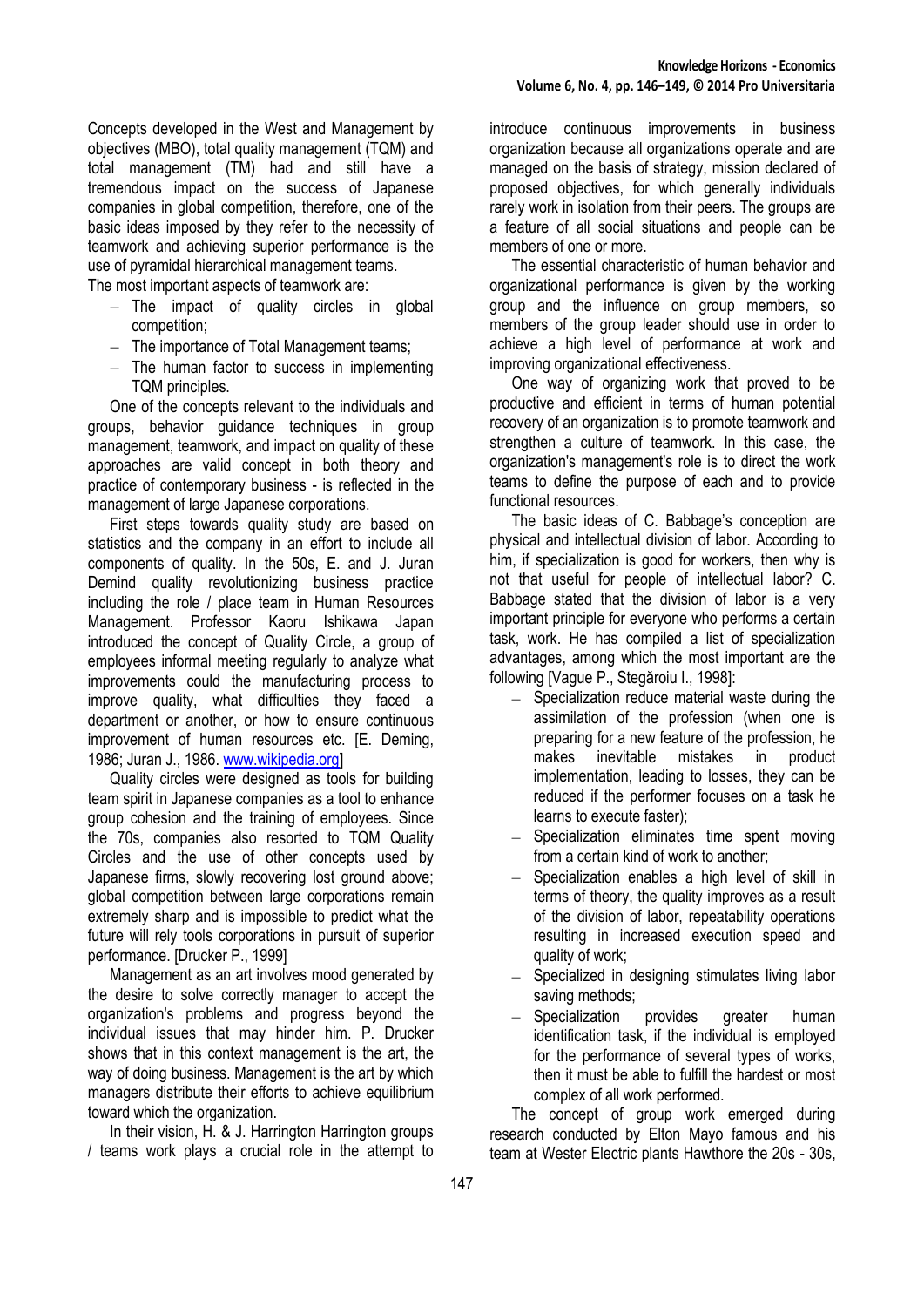research attempted to find answers to a number of issues such as labor productivity growth in poor conditions of work. The conclusion reached from these studies was that in industry working groups appear as a defense against formal constraints, but also to meet the social and human requirements [Zlate M., 2004].

The highlight of the working group is that group members look on as the group itself. The working group consists of a number of individuals who meet the following conditions: [DI Smith, 2010]

- $-$  Have a common task and / or goal;
- $-$  Have a minimum set of accepted norms and values that govern their interaction relatively exclusive;
- $-$  Are aware of the identity of the group and its delimitation.

From the psychological point of view we can define the working group as follows:

- $-$  Individuals who interact with each other;
- $-$  Are aware of the psychological point of view, one another;
- $-$  They perceive themselves as constituting a group.

The Working Group has developed its own model of social relations and rules of the organization. Together as a group, individuals are more powerful and can propose major objectives, reflecting the essential advantage of the structure of groups / management teams; cost required for group membership take various forms, including a possible negative psychological impact. [Huczynski A., D. Buchanan, 2001].

Group leaders will work within the group as group members must cooperate with them to perform their work and therefore the group's activities are associated with driving. The leadership style adopted by the manager has an important influence on the behavior of group members. Approach in terms of human relations work contributed to the recognition of the importance of organizational and group work, values and norms in influencing behavior at work.

The concept of team is due to Kurt Leavitt, he advanced the idea that the team represents the basic unit of organization.

Team is a working group whose members influence each other to achieve a common goal; not all groups are teams in the organization, but all teams are groups; translation from group to team requires members to help each volunteer to meet a goal of the organization. The use of the two concepts differentiated between them is due next aspect that through them can prove that team performance is superior individual performance or performance than the sum of an equivalent number of people working individually.

The years 1980 - 1990 bring us clarify the concept of group work and team work, therefore, in 1986 J. Adair claimed that team work is little more than a group of people who share a common goal superiority her from that individual contributions are considered as complementary.

More important than the indication of the differences between group work and team work is emphasizing another idea, namely the revival of dedicated research teams work; "Even if team work is one of the oldest social technologies of production, from this point of view, do not take a revolutionary aspect, she knows a flourishing substantial interest and attention from researchers and practitioners in human resources management" [Savoie A. Brown, L., 2000].

Other authors invoke the need for efficiency: "The current enthusiasm for teamwork in organizations reflects a deeper recognition, perhaps unconscious, that this mode offers the promise of faster progress than can be achieved through individual action or through mechanistic approach her work "[West MM, CS Borrill, KL Unsworth, 2001].

## **2. Conclusions and recommendations**

Working team brings together features that include and exceed those of the group specific effect of teamwork i.e. to generate positive synergy for a coordinated effort. This phenomenon results in a performance task that exceeds the sum of individual contributions to achieving them. Both in theory and in economic practice human factor provides key position for success in fulfilling the principles of TQM.

Division by function minimizes teamwork, whose role in implementing TQM is essential, given that many organizations are dominated by maintaining the traditional system are not promoting interactive communication between employees. Reorganisation human, entailing changes in order to stimulate enthusiasm for the work and motivation, creativity, can eliminate malfunctions of organizing human resources, either discourage or do not appear capable of providing the necessary tools to better performance from employees company. [Constantinescu LM, 2006].

## **References**

1. Vagu P., Stegăroiu I., "Motivarea în muncă. De la teorie la practică", Editura Bibliotheca, 2007

2. Constantinescu L.M., - Managementul calităţii, Editura Bibliotheca, 2006.

3. West M.M., Borrill C.S., Unsworth K.L., - Team effectiveness in organizations. Organizational Psyhology and Development, New York, 2001.